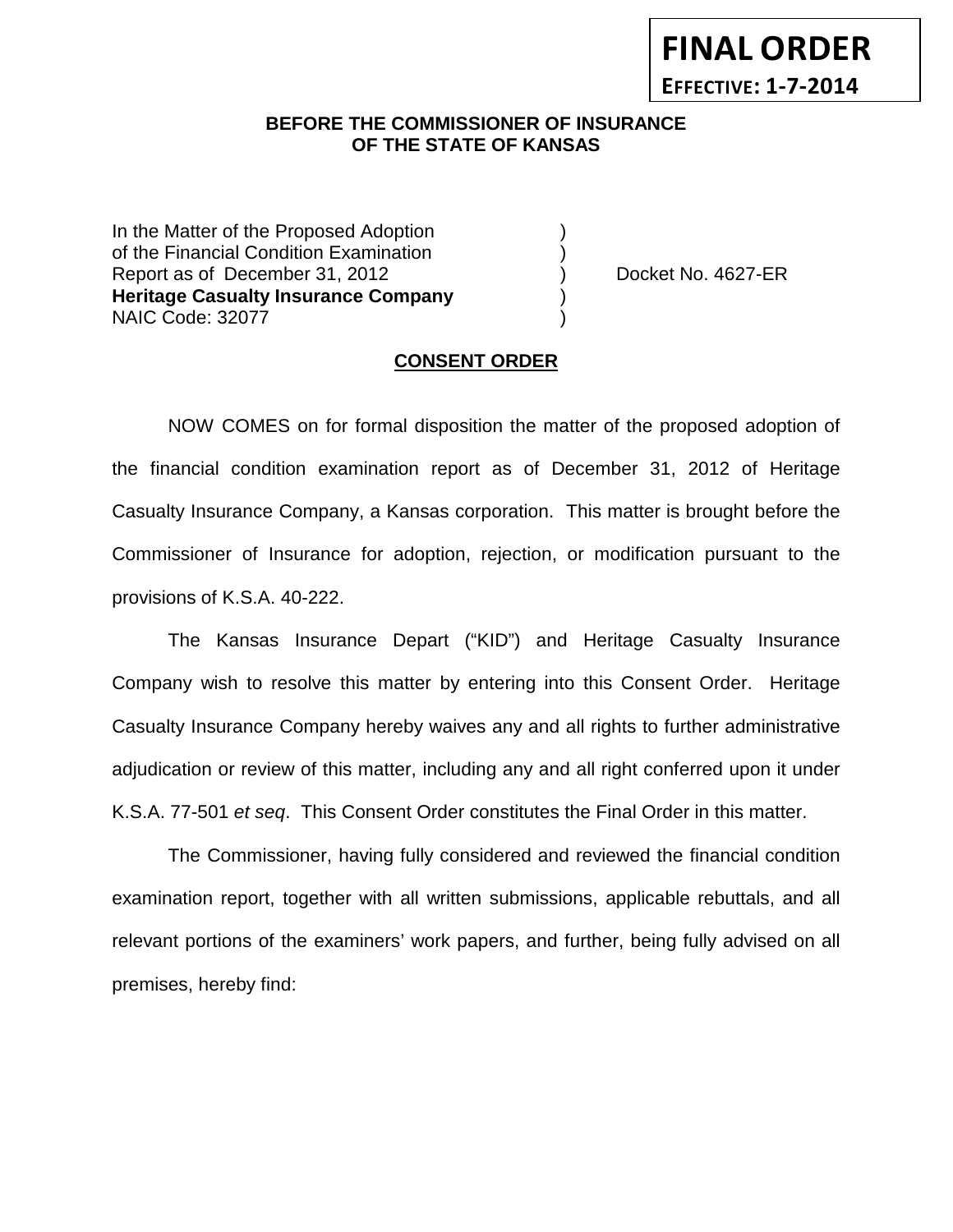#### **Policy Reasons**

It is stated policy of the State of Kansas that whenever the Commissioner of Insurance deems it necessary, an examination of the affairs and financial condition of any insurance company in the process of organization, applying for admission, or doing business in this State can be undertaken. In all cases, such an examination must occur once every five (5) years. Through the examination process, the insurance consuming public will be well served and protected.

#### **Findings of Fact**

1. The Commissioner of Insurance has jurisdiction over this matter pursuant to K.S.A. 40-222.

2. An examination of Heritage Casualty Insurance Company was undertaken by the Kansas Insurance Department and was completed on October 31, 2013.

3. The examiner-in-charge tendered and filed with the Kansas Insurance Department a verified written report of the examination within thirty (30) days following completion of the examination, to wit; October 31, 2013.

4. Following receipt of the verified report, the Kansas Insurance Department transmitted the report to Heritage Casualty Insurance Company on November 15, 2013, with a duly executed notice advising the company of its opportunity to prepare and submit to the Kansas Insurance Department a written submission or rebuttal with respect to any and all matters contained in the report. Heritage Casualty Insurance Company was further advised that any written submission or rebuttal needed to be filed with the Kansas Insurance Department no later than thirty (30) days after receipt of the verified report.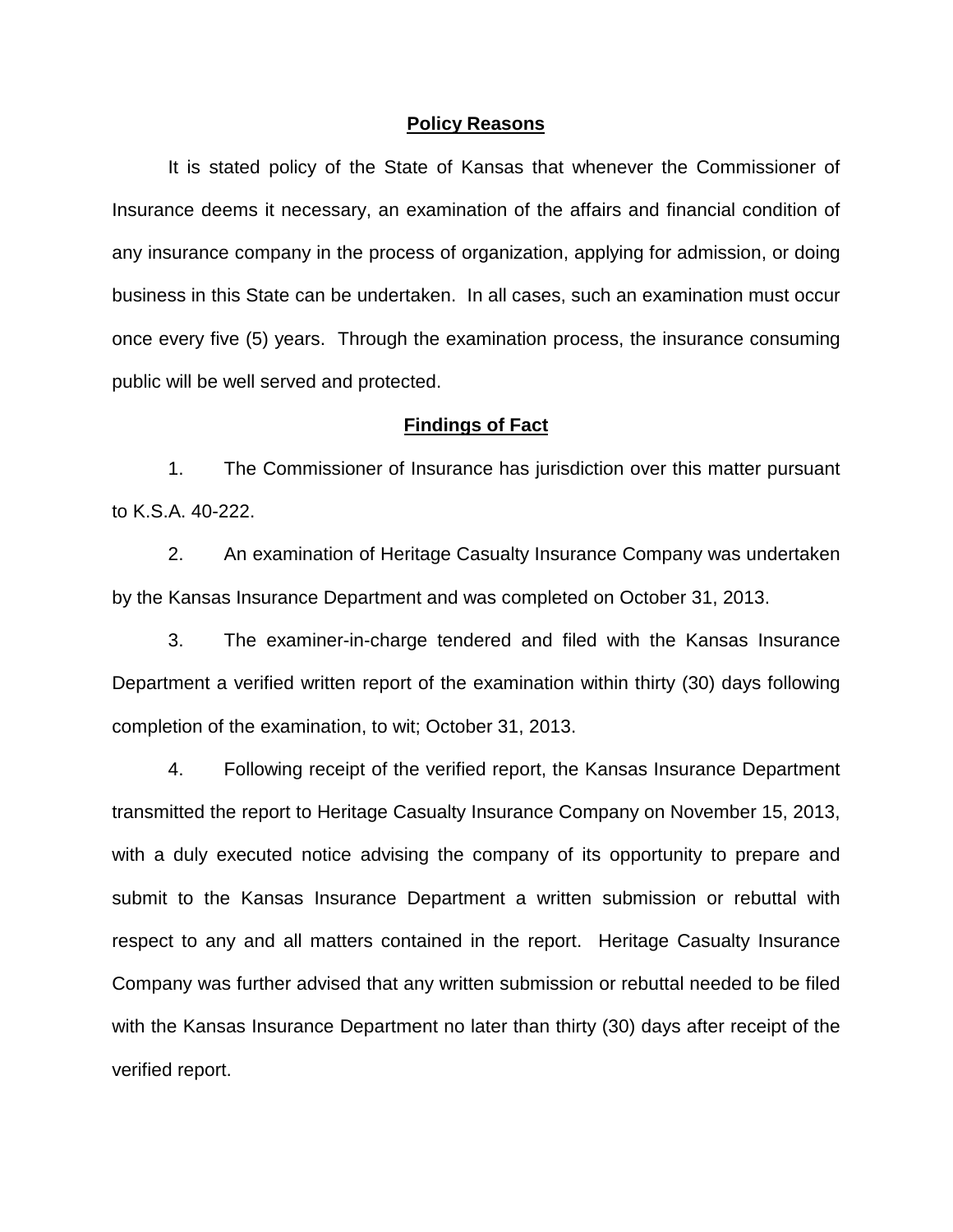5. Heritage Casualty Insurance Company filed a written *comment* of the verified report on November 26, 2013.

6. Following receipt of the verified report, the Kansas Insurance Department transmitted the revised report to Heritage Casualty Insurance Company on November2 6, 2013, with a duly executed notice advising the company of its opportunity to prepare and submit to the Kansas Insurance Department a written submission or rebuttal with respect to any and all matters contained in the report. Heritage Casualty Insurance Company was further advised that any written submission or rebuttal needed to be filed with the Kansas Insurance Department no later than ten (10) days after receipt of the verified report.

7. Heritage Casualty Insurance Company filed a written acceptance of the verified report on December 20, 2013.

8. Based upon the written submission tendered by Heritage Casualty Insurance Company, the company took no exceptions to matters contained in the verified report.

9. Within thirty (30) days of the end of the time period allowed for written submission or rebuttal, the Commissioner of Insurance fully reviewed the report, together with all written submissions and rebuttals provided by Heritage Casualty Insurance Company. The Commissioner of Insurance further reviewed all relevant workpapers.

10. No other written submissions or rebuttals were submitted by Heritage Casualty Insurance Company.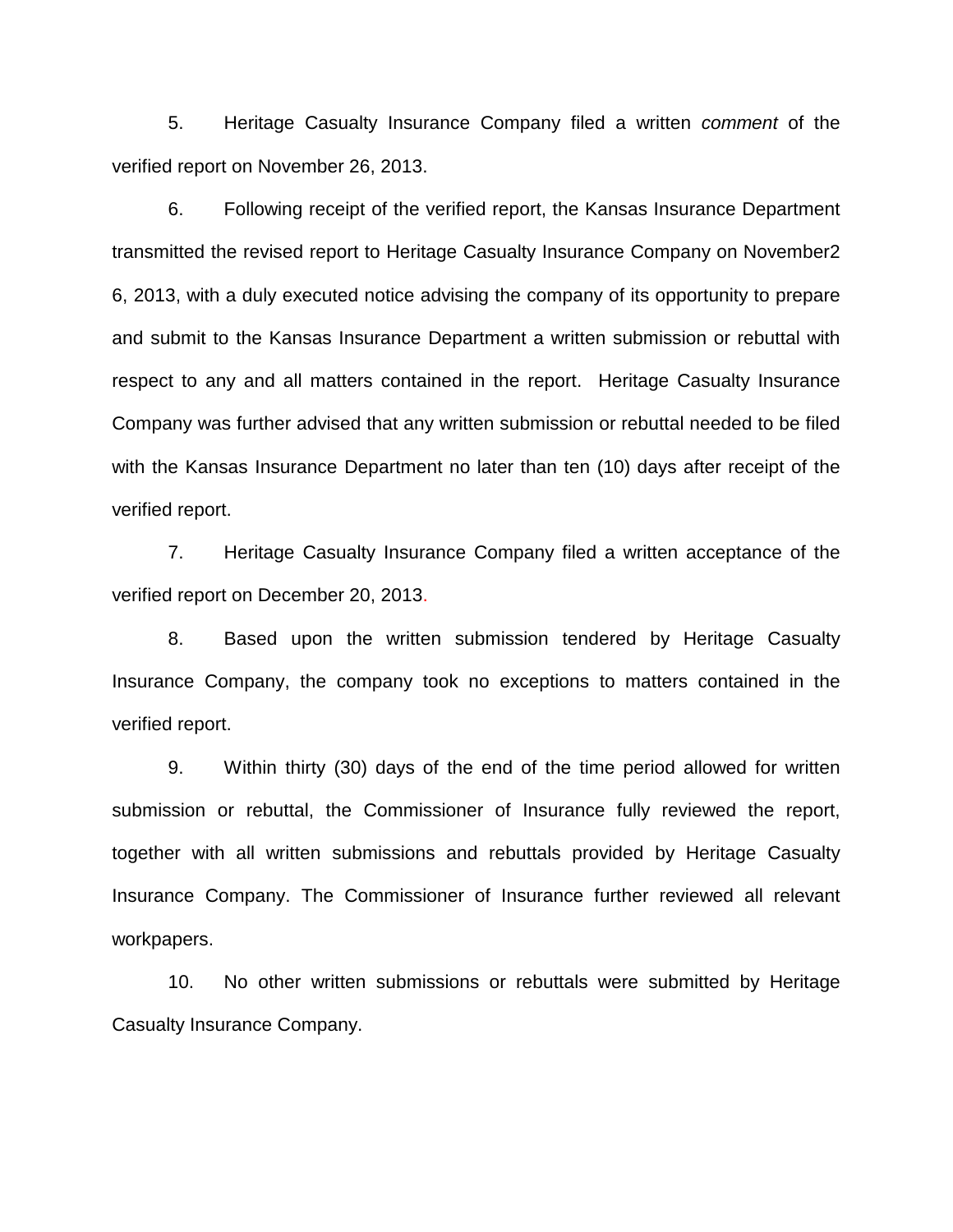# **Conclusion of Law**

11. K.S.A. 40-222(k)(2) provides:

"Within 30 days of the end of the period allowed for the receipt of written submissions or rebuttals, the commissioner shall fully consider and review the report, together with any written submissions or rebuttals and any relevant portions of the examiners workpapers and enter an order:

- (A) Adopting the examination report as filed or with modification or corrections. If the examination report reveals that the company is operating in violation of any law, regulation or prior order of the commissioner, the commissioner may order the company to take any action the commissioner considers necessary and appropriate to cure such violations; or
- (B) rejecting the examination report with directions to the examiners to reopen the examination for purposes of obtaining additional data, documentation or information, and refiling pursuant to subsection (k); or
- (C)call and conduct a fact-finding hearing in accordance with K.S.A. 40- 281 and amendments thereto for purposes of obtaining additional documentation, data, information and testimony."
- 12. Based upon the Findings of Fact enumerated in paragraphs #1 through

#10 above, the financial condition examination report as of December 31, 2012 of

Heritage Casualty Insurance Company should be adopted.

### **IT IS THEREFORE, BY THE COMMISSIONER OF INSURANCE, ORDERED THAT:**

1. The financial condition examination report as of December 31, 2012 of

Heritage Casualty Insurance Company hereby is adopted.

2. The Commissioner of Insurance retains jurisdiction over this matter to issue any and all further Orders deemed appropriate or to take such further action necessary to dispose of this matter.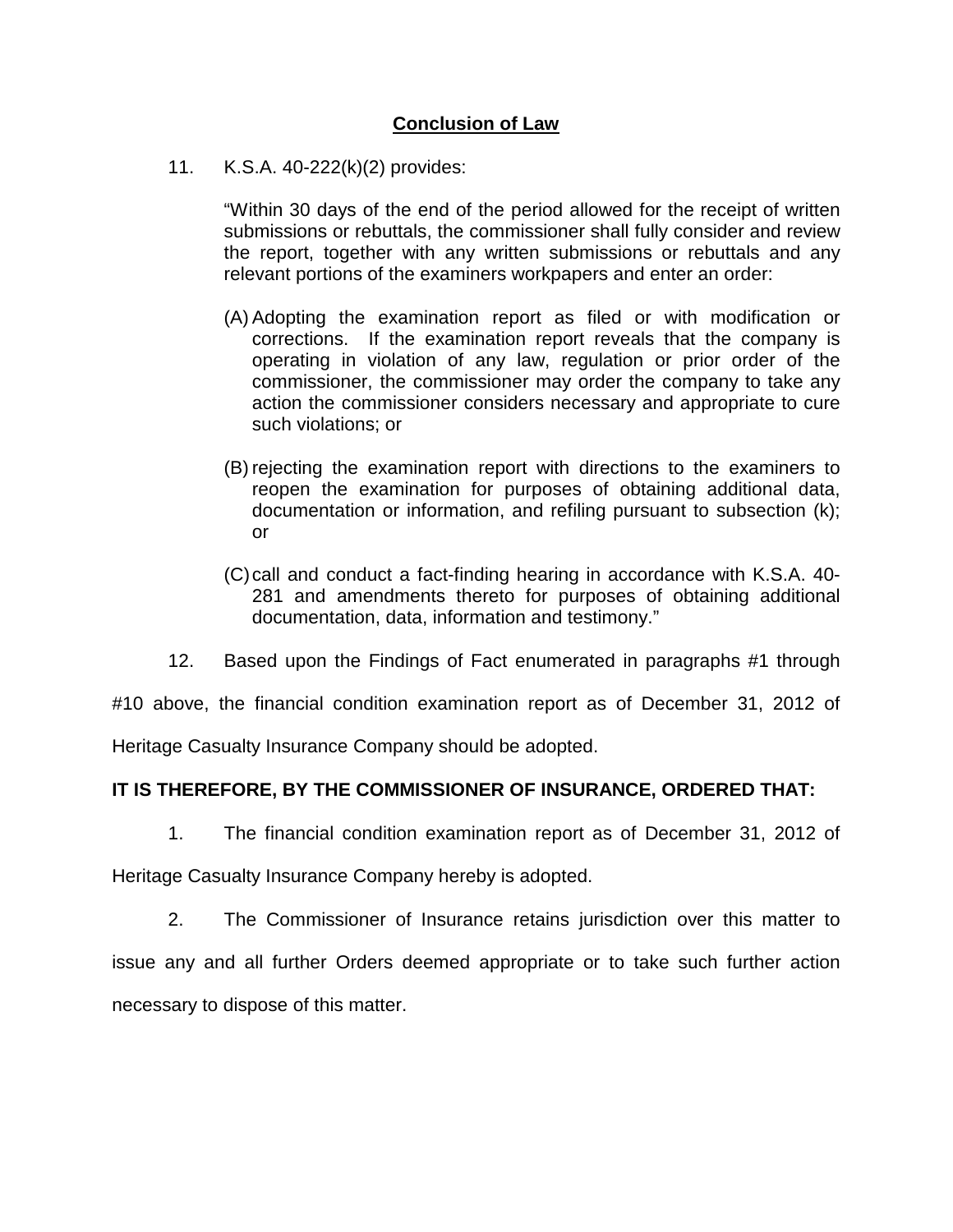**IT IS SO ORDERED THIS \_\_7th\_\_ DAY OF \_\_\_January\_\_\_, 2014, IN THE CITY OF TOPEKA, COUNTY OF SHAWNEE, STATE OF KANSAS.**



\_/s/ Sandy Praeger\_\_\_\_\_\_\_\_\_\_\_\_\_\_\_\_

Sandy Praeger

Commissioner of Insurance

By:

\_/s/ John Wine\_\_\_\_\_\_\_\_\_\_\_\_\_\_\_\_\_\_\_\_

John Wine

General Counsel

By:

\_/s/ Ronald D. Peters\_\_\_\_\_\_\_\_\_\_\_\_\_\_\_

Company President Name

President